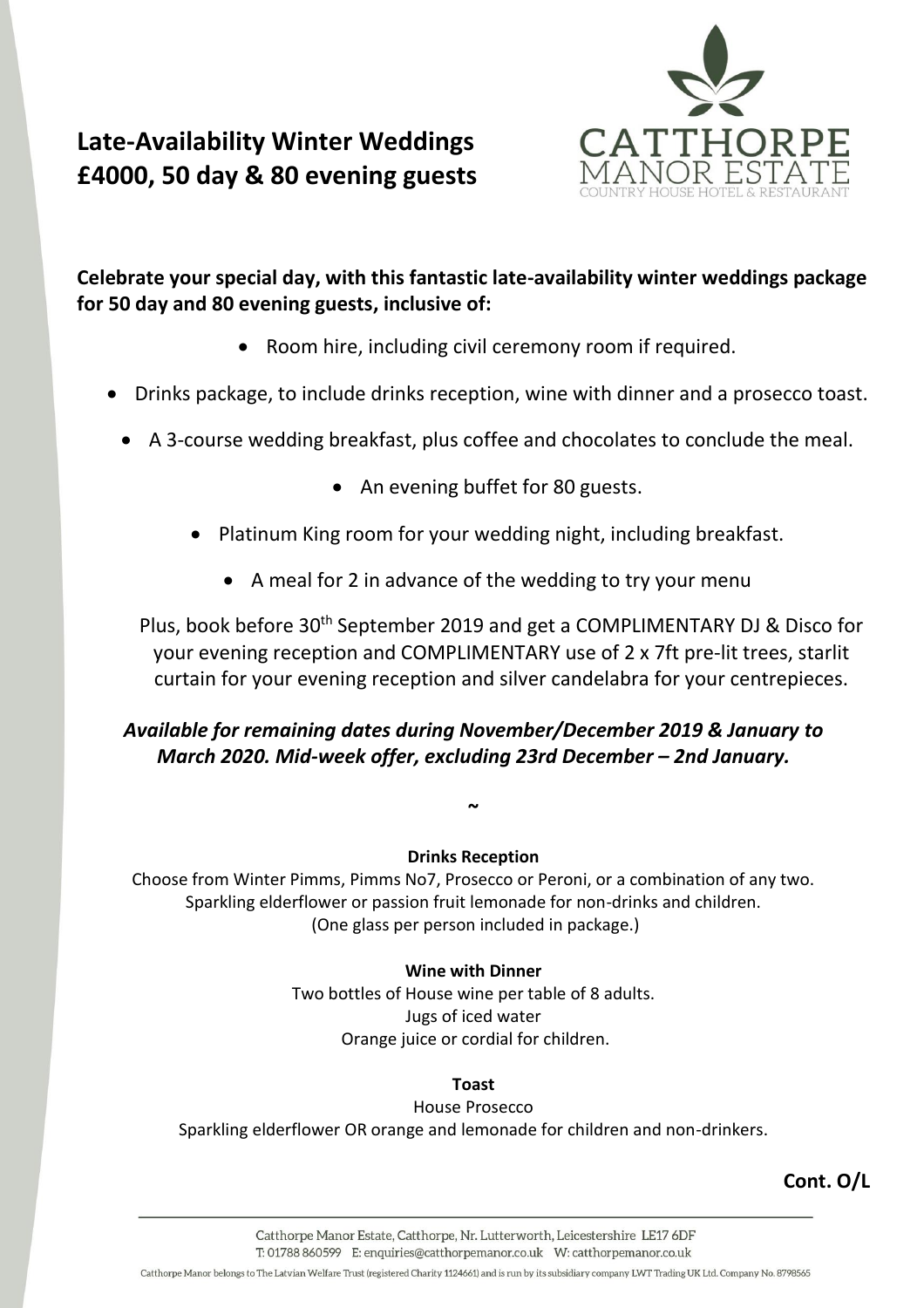## **Wedding Breakfast**

(Please choose one from each section, which all guests, except those with special dietary requirements, will receive.)

#### **Starters**

Chicken & Leek Terrine *Served with fig & plum chutney, toasted soda bread and baby leaves (GF)*

Sweet Potato & Seasonal Squash Soup *Served with warm bread, chilli oil & coconut dumpling (V / GF / Vgn)*

> Flat Cap Mushroom *With a stilton crumb and peppercorn cream (V / GF)*

#### **Main Courses**

Chicken Breast

*Served with Cranberry, Chestnut & Sausage Stuffing, served with honey-roasted parsnips, cabbage & bacon, chantenay carrots, Duchess potato and roast jus (GF)*

Pork Loin

With a clementine stuffing, roast potatoes, seasonal veg & wholegrain mustard sauce. (GF)

Caramelised Red Onion & Goat's Cheese Tart *In a Filo Crown served with seasonal vegetables. (V)*

#### **Desserts**

Chocolate Orange Brownie Served with orange sorbet and charred oranges

White Chocolate & Raspberry Cheesecake Served with vanilla cream & a crispy tuile.

Red Wine Poached Pear Served with charred fruits. (GF / Vgn)

#### **Coffee, tea and chocolates to conclude the meal.**

## **Evening Reception Food**

#### **Stone-Baked Pizza**

Stone-baked pizzas, with a selection of toppings, served with homemade coleslaw and salads. (V)

OR

#### **Hot Filled Rolls**

Pork and vegetarian sausage baps and bacon rolls, served with an assortment of sauces, French fries, sautéed onions and onion rings. (V / GF)

OR

## **Hog Roast**

(£5pp supplement applies)

Served in soft rolls, with roasted new potatoes, homemade coleslaw and sauces (GF) Vegetarian/Vegan sausages provided, where required.

Catthorpe Manor belongs to The Latvian Welfare Trust (registered Charity 1124661) and is run by its subsidiary company LWT Trading UK Ltd. Company No. 8798565